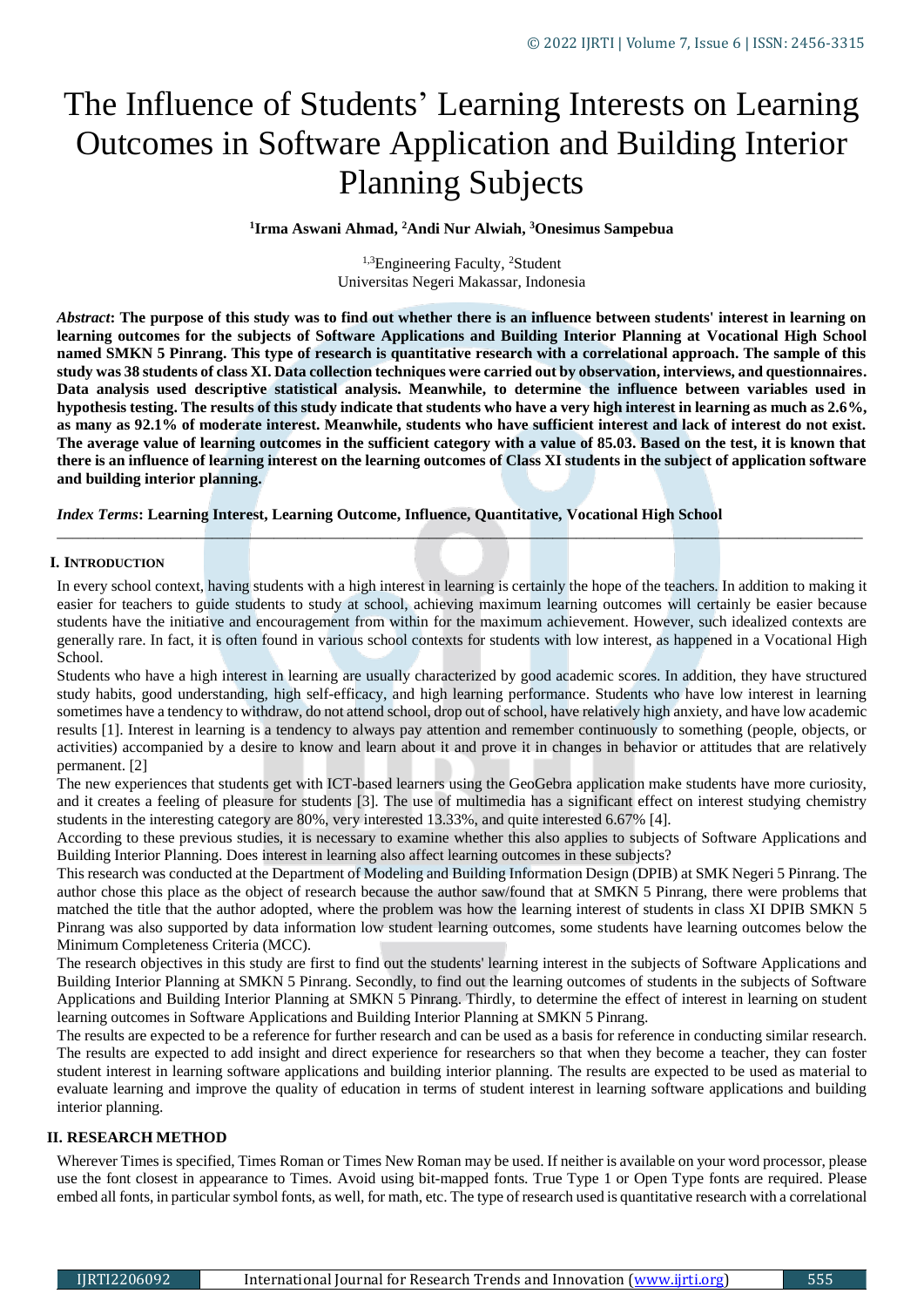approach to see whether there is a relationship between the variable  $(X)$  and the variable  $(Y)$ . variable  $(X)$  in this study is the students' interest in learning. Meanwhile, the variable (Y) in this study is in the form of student learning outcomes.

[5] argued that quantitative research methods could be interpreted as methods based on the philosophy of positiveism used to examine certain populations or samples.

In this study, researchers used quantitative research, namely the results of research in the form of numbers from statistical calculations. This study uses a descriptive quantitative approach. A descriptive quantitative approach is a research whose task is to analyze data in the form of numbers that are used to identify and describe existing phenomena to find the relationship or influence between two variables to reach conclusions from the results of the research conducted. The method used in this study is a simple linear regression analysis method.

The population is students of class XI Modeling and Building Information Design (DPIB) SMKN 5 Pinrang, totaling 38 students in 2 classes. The population of this study is less than 100, so the authors make the entire population as a sample, namely 38 participants students. [6]

This data collection technique was used because this research is a quantitative study. Among the various research methods in the field of education, below are some of the methods used by observation, interviews, and questionnaires.

The instrument used in this research was a student interest questionnaire in the subjects of software application and building interior planning.

Analysis of interest in learning and learning outcomes using descriptive statistical analysis. Meanwhile, the analysis of the influence of interest in learning on learning outcomes is done by testing the hypothesis with the F test.

# **III. RESULT AND DISCUSSION**

#### **Students' learning interest in terms of all influencing indicators**

Based on the theory, interest is essential in supporting students' learning activities. The indicators influencing student learning interest include feelings of pleasure, attention, interest, and involvement.

In this study, the number of question items used was 20, 5 statement items for the feeling of pleasure indicator, 5 for the attention indicator, 5 for the interest indicator, and 5 for the engagement indicator. Based on the research that has been done, the results of the calculation of student interest in learning data in learning software applications and building interior planning are obtained.

Table 1 describes the overall distribution of interest in learning. The highest number, namely 16 participants (42.1%), had a score of 68-70. At the same time, the smallest number is the score of 59-61 and 65-67, that is, 1 participant (2.6%). The results of the descriptive statistical analysis with SPSS obtained an average score of 66.18.

| Interval  | Frequency | Percentage % | Average of Learning Interest |
|-----------|-----------|--------------|------------------------------|
| 56-58     |           | 2,6          | 66,18                        |
| $59 - 61$ |           | 2,6          |                              |
| $62 - 64$ |           | 36,9         |                              |
| 65-67     |           | 2.6          |                              |
| 68-70     |           | 42,1         |                              |
| 71-73     |           | 13,2         |                              |
|           |           |              |                              |

|  |  | Table 1 Learning Interest Frequency Distribution |  |
|--|--|--------------------------------------------------|--|
|  |  |                                                  |  |
|  |  |                                                  |  |
|  |  |                                                  |  |

Table 2 shows the distribution of interest categories in all influencing indicators. Students in the category of very interested  $(x > 73)$ amounted to only one person (2.6%). While students in the interested category (61  $\lt x$  73) amounted to 35 people (92.1%). The number of students in the moderately interesting category was two people (5.3%). Furthermore, no participants fall into the category of less interested or not interested. Based on the learning interest category, it shows that most students are interested in learning about software application learning and building interior planning at SMK Negeri 5 Pinrang. The learning interest category shows that most students are interested in learning about software application learning and building interior planning at SMK Negeri 5 Pinrang.

Table 2: The Distribution Of Interest Categories In All Influencing Indicators

| Interval    | Category            | Frequency (f)  | F relative % |  |
|-------------|---------------------|----------------|--------------|--|
| x > 73      | Very interested     |                | 2,6          |  |
| 61 < x < 73 | interested          | 35             | 92,1         |  |
| 49 < x < 61 | Moderate interested | $\mathfrak{D}$ | 5,3          |  |
| 37 < x < 49 | Less interested     | 0              | 0            |  |
| $x \leq 25$ | Not interested      | 0              | 0            |  |
|             | Total               | 38             | 100          |  |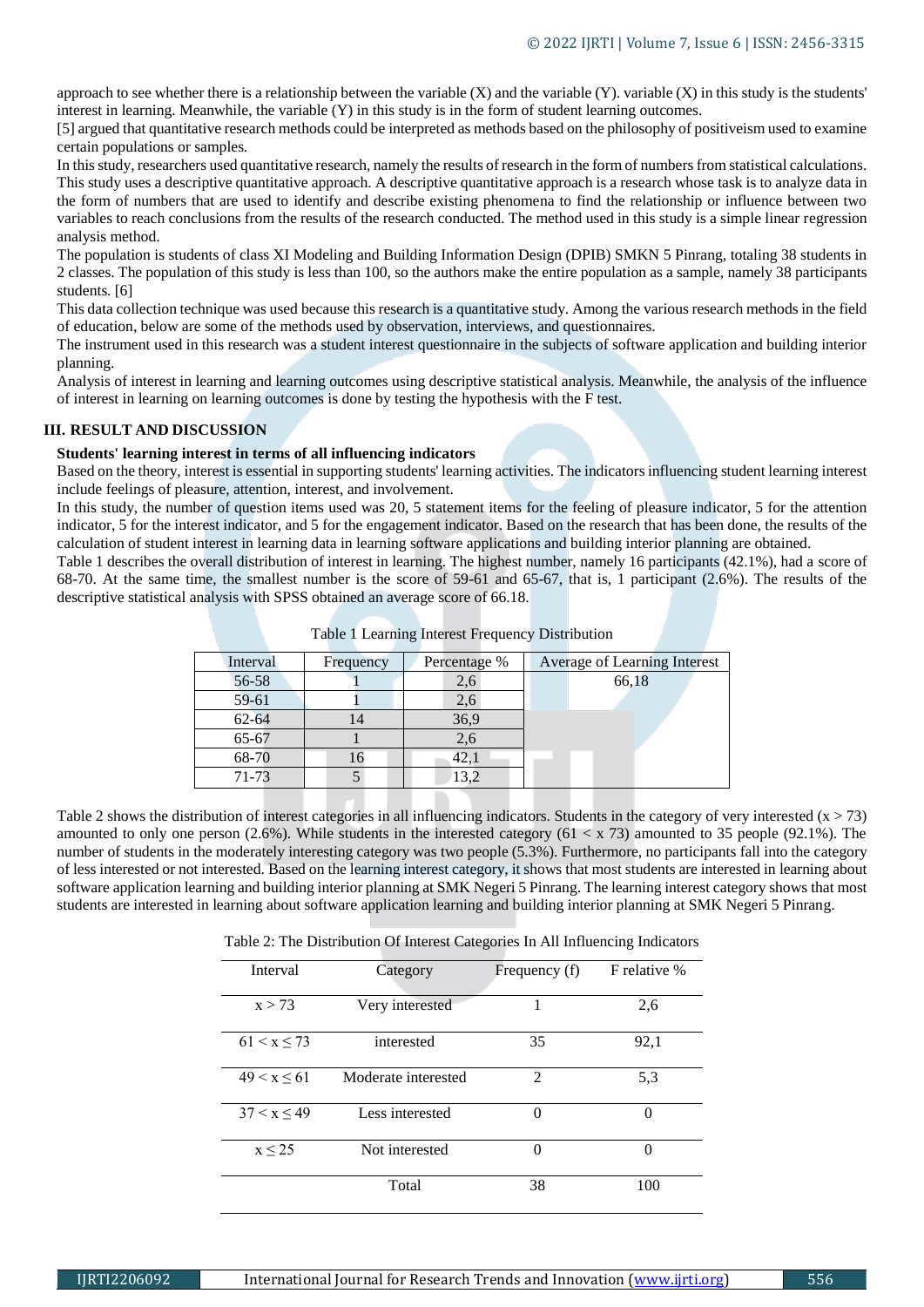## **Student learning outcomes**

Table 3 shows the distribution of the frequency distribution of learning outcomes. The highest number of participants was in the 80- 82 score interval, which was 12 people (31.6%). The number of participants for the intervals 83-84 and 86-88 were 10 people each. The remaining 6 (15.8%) participants were divided into intervals from 89 to 97. If calculated the average value of learning outcomes obtained is 85.03 and is in the high category.

| Interval | Frequency      | Percentage % | Learning Outcome Average |
|----------|----------------|--------------|--------------------------|
| 80-82    | 12             | 31,6         | 85,03                    |
| 83-85    | 10             | 26,3         |                          |
| 86-88    | 10             | 26,3         |                          |
| 89-91    | 3              | 7,9          |                          |
| 92-94    | $\overline{2}$ | 5,3          |                          |
| 95-97    | 1              | 2,6          |                          |



# **The Effect of Interest in Learning on Student Learning Outcomes**

Based on Table 4, the value of Ftable is 48.723, with a significance level (probability number) of 0.000. The value of Fcount is 1.208 <Ftable 48.723, and the significance level is 0.000 <0.05. This condition means that the variable of interest in learning affects students' learning outcomes.

| Table 4: Simultaneous Significance Test Results (Statistical F Test) |  |  |  |
|----------------------------------------------------------------------|--|--|--|
|                                                                      |  |  |  |

|                                            |         | Anova <sup>a</sup> |    |        |         |                |        |                   |
|--------------------------------------------|---------|--------------------|----|--------|---------|----------------|--------|-------------------|
| Model                                      | Sum of  | df                 |    | Mean   |         | $\overline{F}$ |        | Sig.              |
|                                            | Squares |                    |    | Square |         |                |        |                   |
| Regression                                 | 359.413 |                    |    |        | 359.413 |                | 48.723 | .000 <sup>b</sup> |
| Residual                                   | 265.561 |                    | 36 |        | 7.377   |                |        |                   |
| total                                      | 624.974 |                    | 37 |        |         |                |        |                   |
| Dependent Variable: Hasil Belajar<br>a.    |         |                    |    |        |         |                |        |                   |
| b.<br>Predictor: (Constant), Minat Belajar |         |                    |    |        |         |                |        |                   |

## **IV. CONCLUSION**

1. Based on descriptive statistical analysis, it was found that students who had a very high interest in learning were one person (2.6%). Furthermore, 35 students (92.1%) who had a moderate interest in learning. Meanwhile, students who have sufficient interest and lack interest do not exist.

2. Based on descriptive statistical analysis, the average learning outcomes obtained were 85.03. This value indicates that the learning outcomes are categorized as good

3. Based on the results of hypothesis testing, it is found that there is an Influence of Learning Interest on the Learning Outcomes of Class XI DPIB Students on Software Applications and Building Interior Planning Subjects.

## **REFERENCES**

[1] R. Ricardo and R. I. Meilani, "Impak Minat dan Motivasi Belajar Terhadap Hasil Belajar Siswa," *J. Pendidik. Manaj. Perkantoran*, vol. 2, no. 2, p. 79, 2017, doi: 10.17509/jpm.v2i2.8108.

[2] S. Nurhasanah and A. Sobandi, "Minat Belajar Sebagai Determinan Hasil Belajar Siswa," *J. Pendidik. Manaj.*